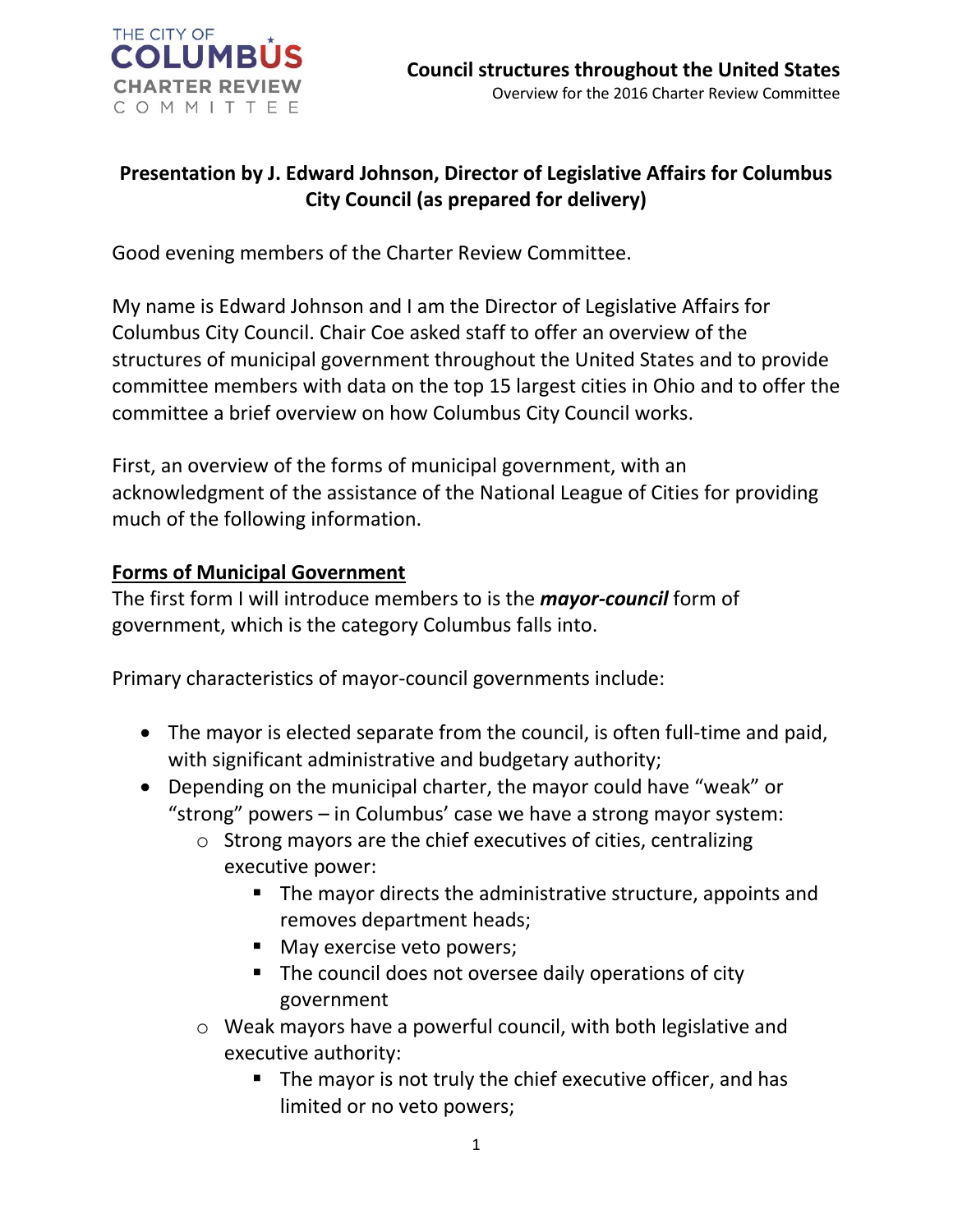

- The council can prevent the mayor from effectively supervising city administration;
- **There may be many administrative boards and commissions** that operate independently from city government.
- Council is elected and maintains legislative powers;
- $\bullet$  Some cities like Cincinnati appoint a professional manager who maintains limited administrative authority

The mayor-council form of government is used in 34 percent of cities surveyed by the International City/County Management Association, making it the second most common form of city government. It is found mostly in older, larger cities, or in very small cities, and is most popular in the Mid-Atlantic and Midwest. New York, Houston, Salt Lake City and Minneapolis are examples of other mayorcouncil cities.

The next form of government is the *council-manager* system. Several cities throughout Ohio use the council-manager system, as well as several peer cities that Columbus tends to benchmark itself against.

For the purposes of this committee and its scope, however, it should be noted that Columbus is neither a council-manager form of government, nor is the committee being asked to consider changes to that effect. Accordingly, the differences in council responsibilities will show that comparison between cities that employ a council-manager system and Columbus are not "apples-to-apples."

Characteristics of council-manager forms of municipal government include:

- City council oversees the general administration, makes policy and sets the budget;
- Council appoints a professional city manager to carry out day-to-day administrative operations;
- The mayor is chosen from among council members on a rotating basis to serve a ceremonial role.

Large peer cities that using a council-manager form of government are Phoenix and San Antonio.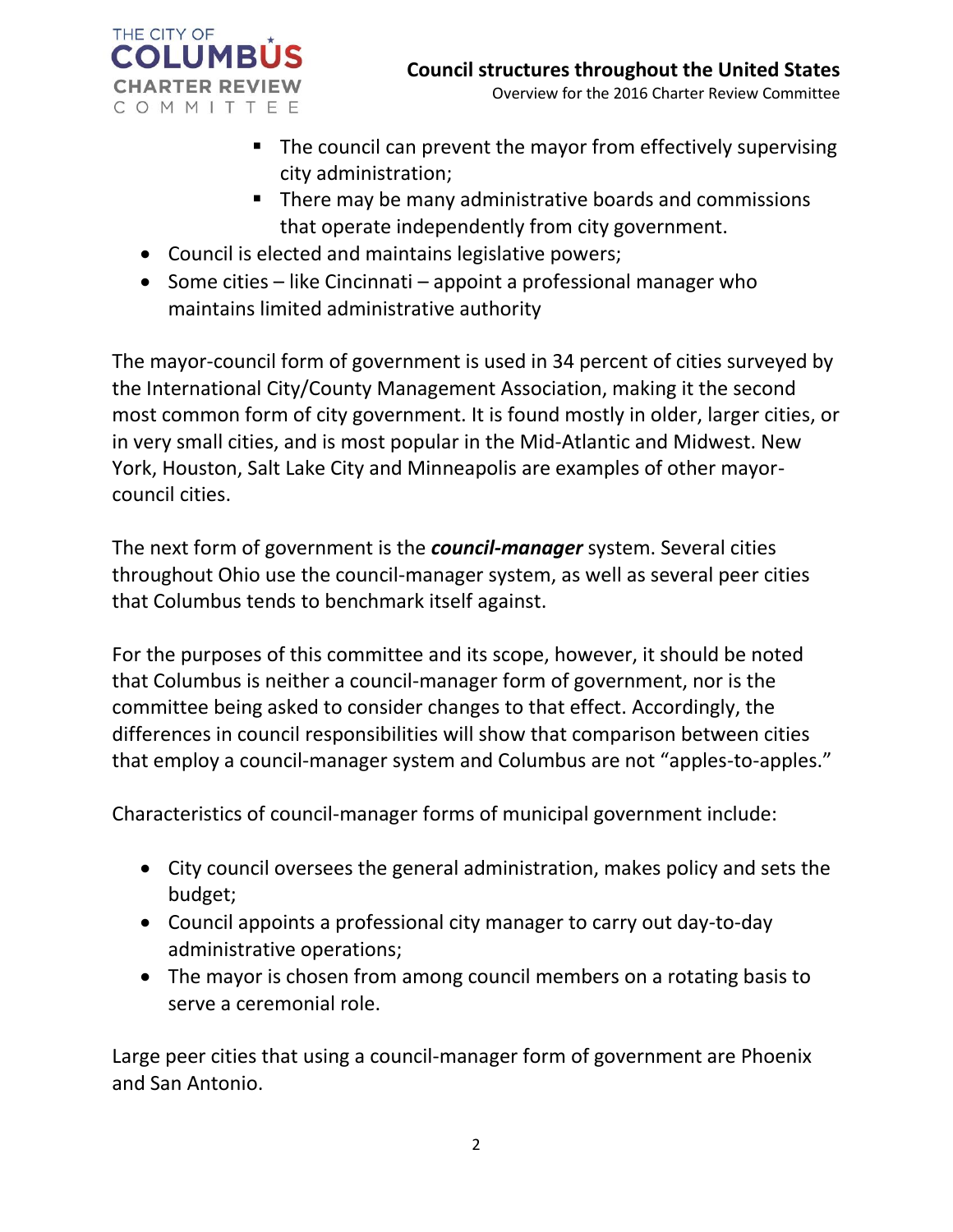

Lastly, I will remark on the *commission* form of government, which has some degree of popularity in southwest Ohio, in addition to one of Columbus' major peer cities, Portland.

The commission form of government is the oldest form of government in United States, however, is present in less than one percent of cities, mostly with populations below 100,000. Characteristics of the commission form of government include:

- Voters elect individual commissioners to a small governing board;
- Each commissioner is responsible for one specific aspect of city business, such as fire, police, public works, health, or finance;
- One commissioner is designated as chair or mayor, and presides over meetings;
- The commission has both legislative and executive functions.

The Columbus City Charter provides for a mayor-council form of government with a strong mayor system. This explanation is not provided to preclude members from looking at the size and structure of city councils around the nation that do not fall into that category, rather to provide useful information in how the members analyze the data being presented and understand that there may be a city or cities that we admire and look to, however, their form of government may necessitate a certain size or form.

The second piece of information members should be aware of when looking at research that has been or will be provided, is that several cities employ a citycounty consolidated government, which is different from the context Columbus is in.

The United States Census Bureau identifies 34 city-county consolidated governments out of the 3,069 county governments that exist throughout the nation. The cities that this information applies to that members should use caution when examining are the City and County of San Francisco, California; The City and County of Denver; Nashville/Davidson County; the County of Duval/City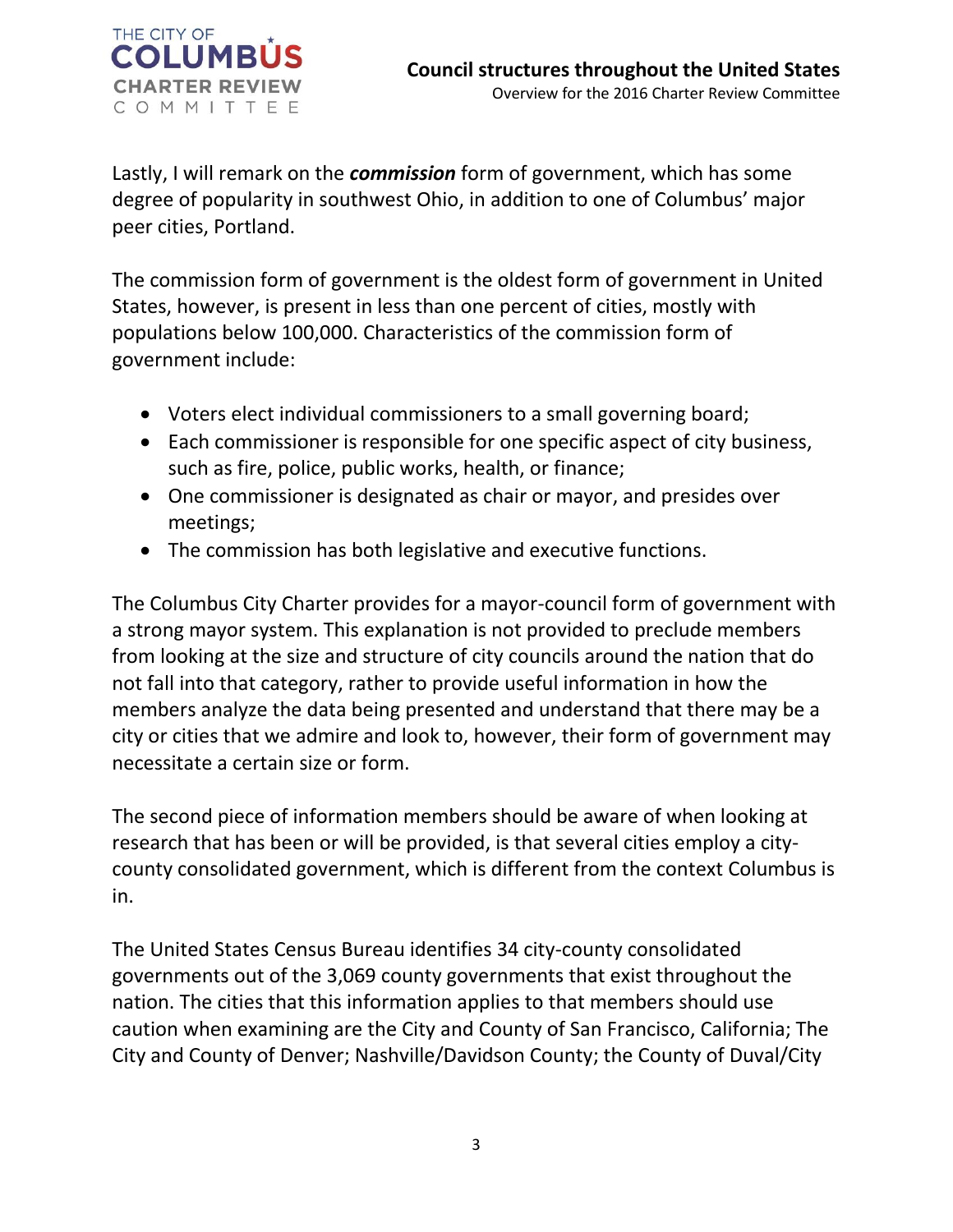

of Jacksonville; the County of Marion/City of Indianapolis; and County of Jefferson/City of Louisville.

City-county consolidations are attempts at metropolitan reorganization for one of many reasons, depending on local context.

For example, the City of Jacksonville consolidated with Duval County in 1968 after the industrial city's center declined. With population shifting to the suburbs, the tax base was eroded and its services overlapped with other governments in the area. Additionally, three major scandals in the city led to a reorganization with an elected chief executive, and a 19-member council.

Additionally, we can look to the consolidated City and County of San Francisco's consolidation in 1900 as the result of residents seeking to remedy the City of San Francisco's ails of enormous debt and taxation, which was deterring capital investment, and leading to population at flight at the time. Consolidating with the more frugal and economic County of San Francisco provided the remedy to an impending fiscal crisis and gave California its only city-county consolidated government to this day.

I mention these examples because it is worth noting that major events in local politics usually lead to the city-county consolidated government, with peculiar local sensitivities being catered to in the formation of the new government. Accordingly, any examination of a city-county consolidated government should be done with the knowledge that further historical context may be required to explain attributes of the respective municipal government.

I will further note that not all major cities have home rule authority, while many have state constitutional factors that directly limit the ability of municipalities to craft local solutions for government structure and form of election. For example, Chicago, Boston, and Memphis are ruled by a byzantine collection of state constitution, state law, quasi-home rule, and local charter provisions. Other states, such as Indiana and South Carolina, do not provide home rule authority as we have in Ohio.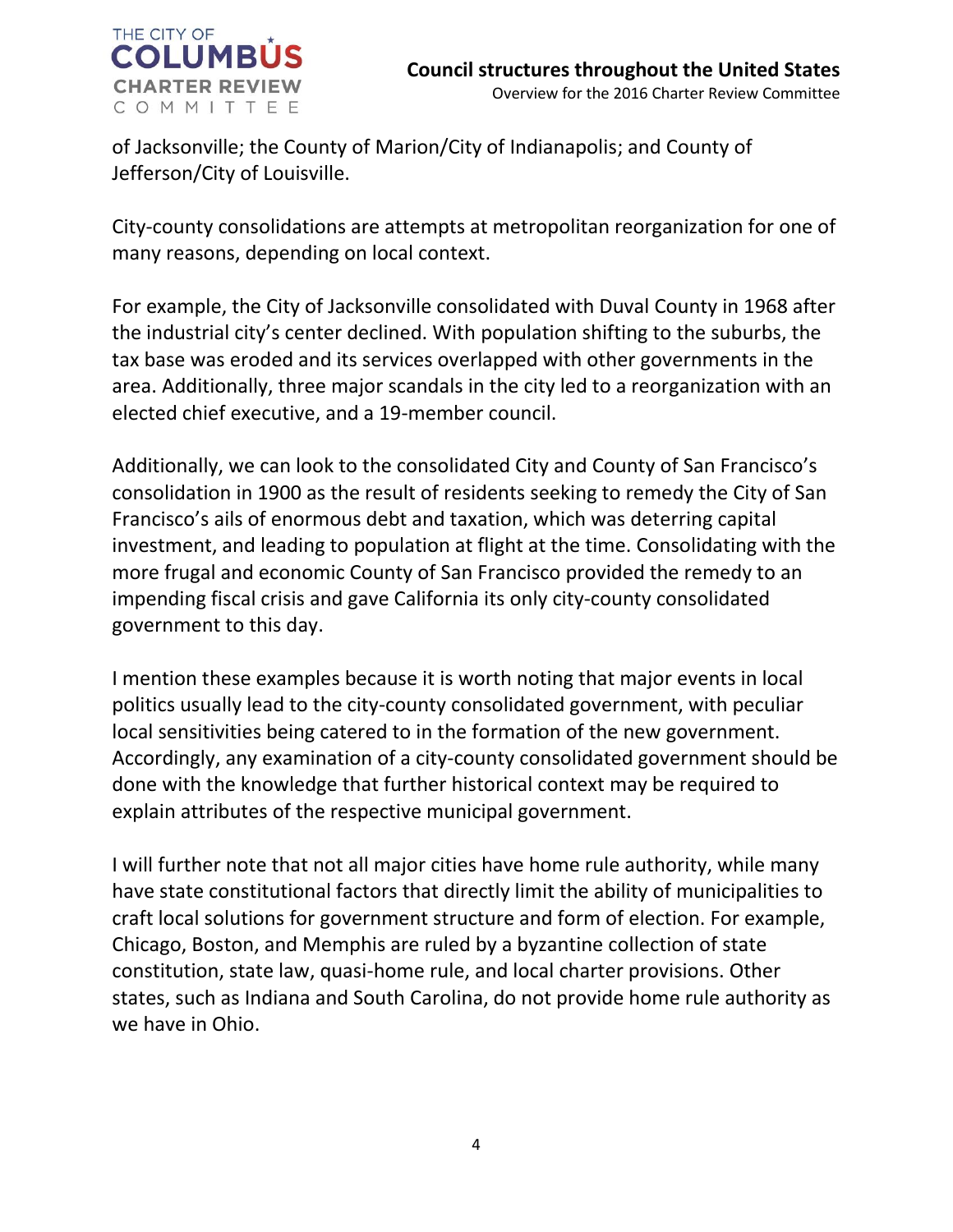

## **The Ohio experience**

Staff has provided members with a spreadsheet, outlining the characteristics of legislative branches of Ohio's 15 largest cities. This list provides members with information on the form of government, council structure, council size, and meeting frequency for cities ranging in size from 50,000 to over three-quarters of a million; mayor-council, council-manager, and commission-manager forms of government; and at-large, hybrid and district-based councils.

As members can see, 13 of the 15 largest cities in Ohio use the mayor-council form of government, with Dayton and Springfield of southwest Ohio being notable users of the commission-manager form of government.

Nine cities employ a hybrid structure of representation, five elect members atlarge, with one city exclusively electing members from districts. It is notable that Ohio's three largest cities – Columbus, Cleveland and Cincinnati – are not in the majority of cities using a hybrid form of representation. Columbus and Cincinnati elect all of their members at-large, while Cleveland is the one major Ohio city to elect all members from districts. Additionally, Cleveland stands alone in being the only legislative body to have a variable number of municipal legislators based upon city population.

Historically, it is worth noting Cincinnati's storied history with it's charter and municipal government, which has ultimately produced the longest running thirdparty in American politics to continually have elected officials in office – the Charter Party or Committee. Established in 1924, the Charter Committee was a direct response of the Boss Cox era of city politics, where the City of Cincinnati had a 32-member city council, with six of those seats being reserved for at-large election. In 1924, the year of the Charter Committee's founding, Cincinnati City Council was split between 31 Republicans and one Democrat – orchestrated by Boss Cox's lead protégé, Rudolph Hynicka. Leading to the adoption of a new city charter, the Charterites brought Cincinnati a council-manager form of government, a civil service bureaucracy, and a nine-member nonpartisan city council. Those at-large members are served by city's 52 community councils, covering all 80 square miles of the city.

Cleveland's history is also notable in this area. Prior to home rule, Cleveland City Council's sized varied between six and 40. Once home rule was introduced in Ohio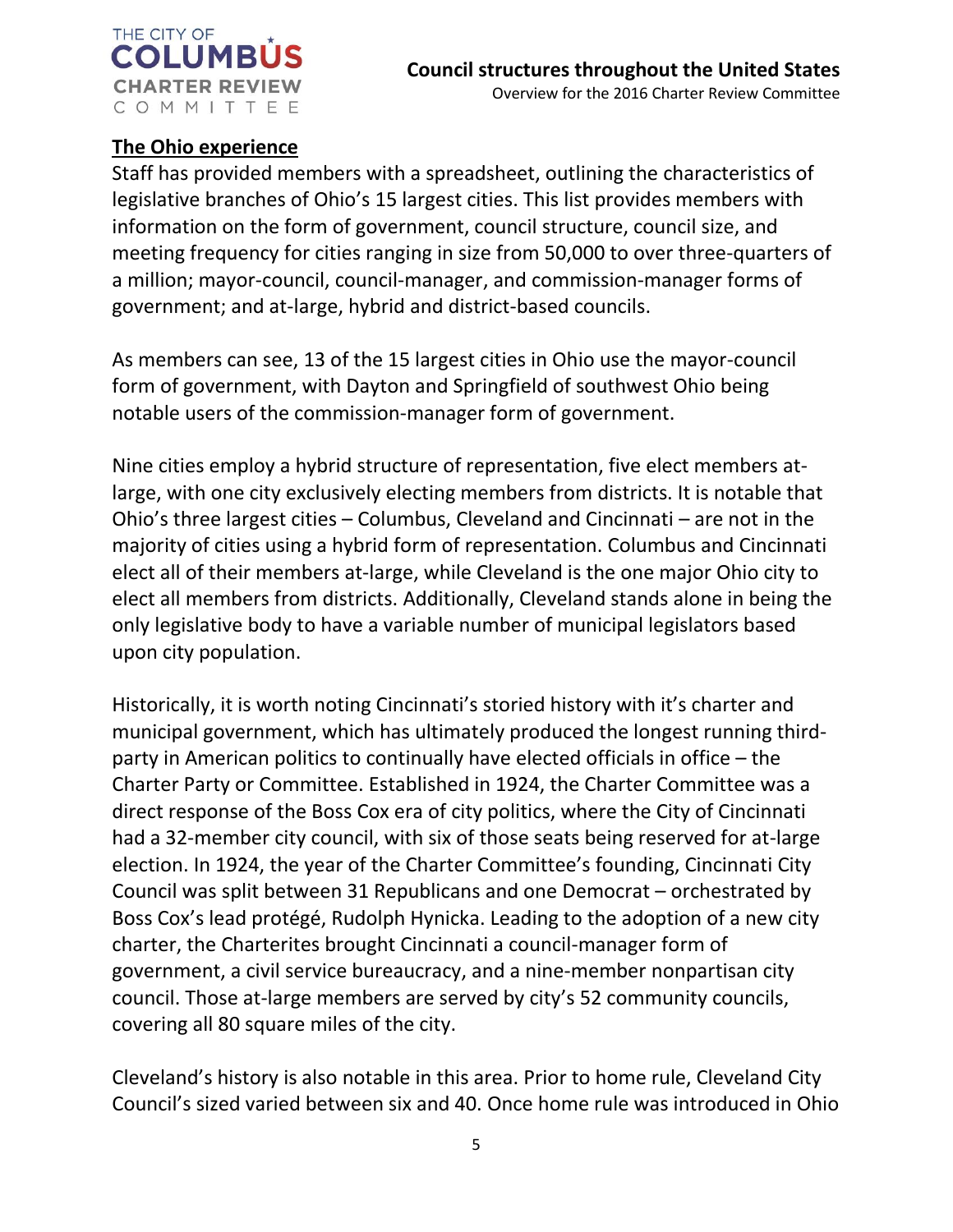

in 1912, Cleveland's charter gave the city a ward-based 26-member council. The electors of Cleveland would fundamentally change their charter in 1921 to move to a council-manager system, in addition to adding three council members, moving the total membership to 29. Two years later, four additional members would be added, raising the total number of municipal legislators to 33 within ten years of adopting a home rule charter. By 1931, the council-manager system was abandoned in Cleveland, but the 33-member city council persisted. Twenty years later, in 1951, Cleveland's electors reduced the size of council from 33 to 21. In 2008, the electors of Cleveland once again instituted further change to their charter relative their city council, introducing a population-based system ensuring a City Council between 11 and 25 members. The current Cleveland City Council has a membership of 17, with a decennial review after ever census.

Lastly, as members deliberate, it is worth noting that Akron, Cincinnati, Cleveland, Columbus, Dayton, Elyria, Hamilton, Kettering, Lakewood, Springfield, Toledo and Youngstown are home rule charter cities, as outlined by City Attorney's Office Chief Counsel Joshua T. Cox. The other cities – Canton, Lorain and Parma – are statutory cities under Ohio law, making those cities subject to state legislative changes to their governmental structures.

Specifically, as it relates to the City of Columbus, our form of government is a mayor-council form of government, with a strong mayor. Columbus City Council has seven seats, all elected at-large. While Columbus is a strong mayor, mayorcouncil form of government, City Council maintains legislative authority under the classical separation of powers – Council is responsible for enacting the laws of the city and appropriating the money necessary to operate the government through it's role in deliberating and taking action on the Mayor's budget when it is submitted to Council. Additionally, Columbus City Council makes land use decisions through the Zoning Committee. In those regards Council is an equal partner with the Mayor in the governing of Columbus.

Council members must be residents of the city for at least one year prior to election and maintain that residency throughout his or her term of service, and may not hold any other public office except notary public or member of an Armed Forces reserve unit.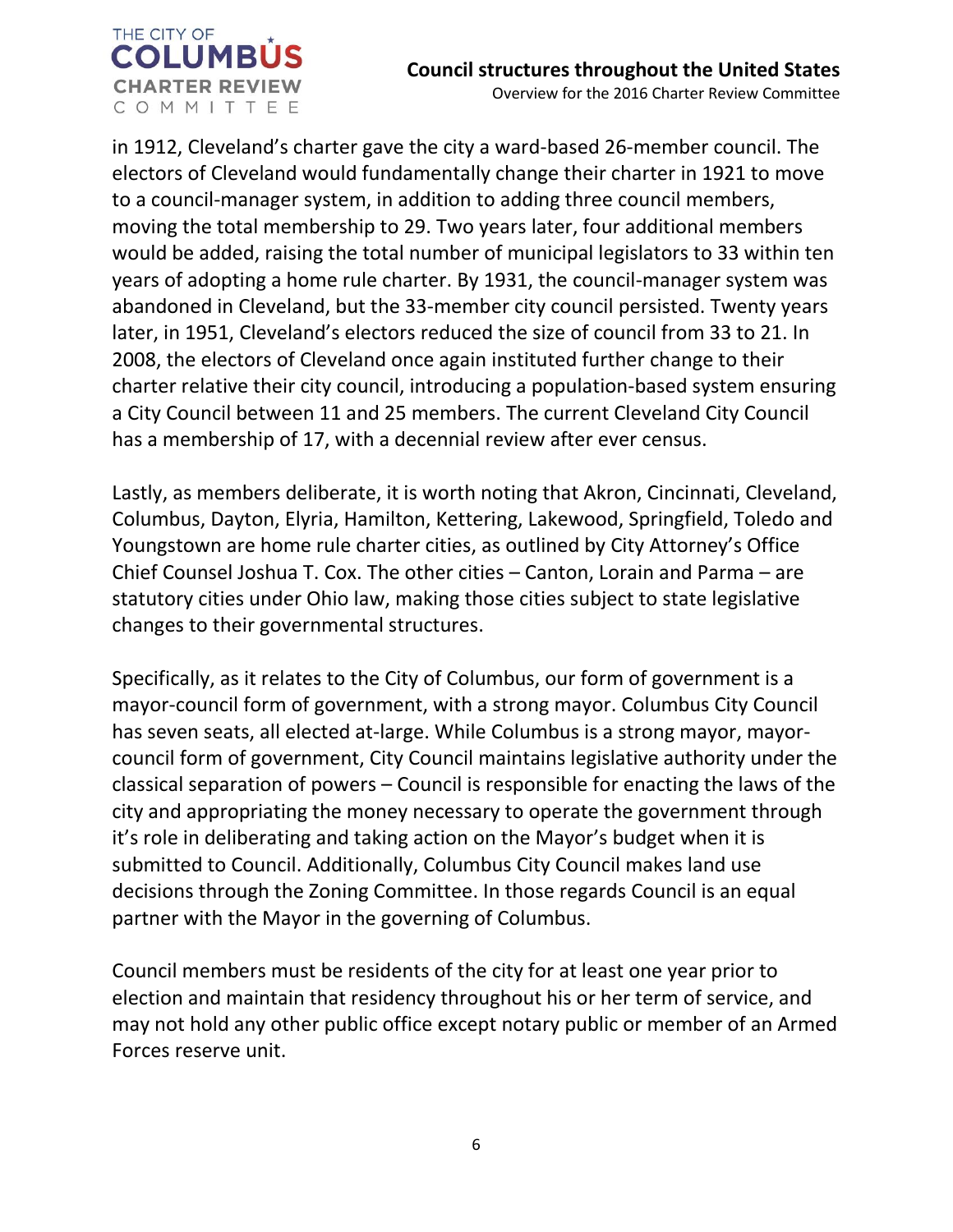

Members of Council serve four-year terms on a staggered basis, and elect a president and a president pro tempore from amongst their membership. The Council President organizes and appoints members to the committee structure of Council. The committee structure organizes legislation to provide a division of labor to give departments an appropriate level of oversight from Council. Currently, Columbus City Council has 18 committees to cover a variety of policy areas ranging from Public Safety, to Economic Development, Public Utilities, and Zoning. Each council member chairs at least one standing committee.

Once organized, Council acts through legislation, which takes one of two forms – a resolution or an ordinance. A resolution expresses the views of City Council on a topic, while an ordinance directs that specific action be taken. Enacting new "law" requires action by City Council and at least one other branch of municipal government. Often times, executive departments are requesting authorization to do something, and so that agency submits an ordinance or resolution to City Council for review. Other times, council members, in their respective capacity as legislators, enact new policies after consultation with the community and executive branch.

After adoption of a resolution or passage of an ordinance, the legislation is sent to the Mayor, who may veto any legislation passed by City Council. The checks and balances provided by the City Charter give the City Council the authority to override a mayoral veto. The Mayor may also return legislation to Council unsigned, in which case the resolution or ordinance becomes law ten days later.

Council is supported in its work by two staffers assigned to each member and a pool of support staff for communications, research and community engagement functions.

## **Conclusion**

It is my hope that this presentation has provided members with the tools to evaluate cities' legislative branches moving forward, with a deeper understanding of the intricacies of municipal governance and how Columbus City Council operates.